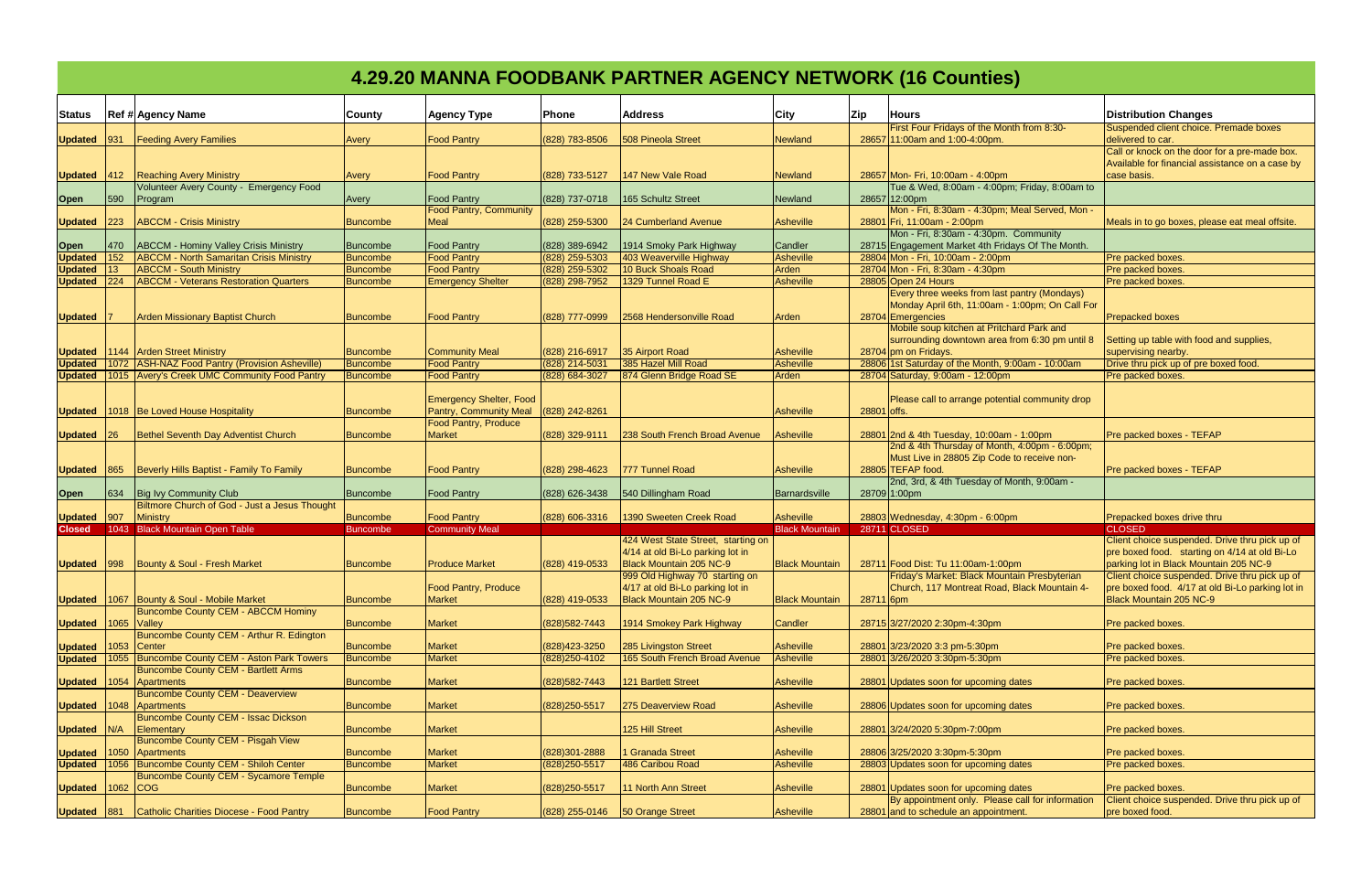| <b>Closed</b>  | $ 916\rangle$ | <b>East Asheville Welcome Table</b>                 | Buncombe        | <b>Community Meal</b>          |                    | <b>Groce Unite Methodist Church</b> | Asheville             | <b>28805 CLOSED</b>                                    | <b>CLOSED</b>                                      |
|----------------|---------------|-----------------------------------------------------|-----------------|--------------------------------|--------------------|-------------------------------------|-----------------------|--------------------------------------------------------|----------------------------------------------------|
| <b>Closed</b>  | 1127          | Eliada Homes - ESTA Program                         | Buncombe        | <b>Food Pantry</b>             |                    |                                     | Asheville             | <b>28806 CLOSED</b>                                    | <b>CLOSED</b>                                      |
| <b>Open</b>    | <b>Yes</b>    | <b>Emmanuel Lutheran</b>                            | <b>Buncombe</b> | <b>Food Pantry</b>             | (828) 891-2401     | 51 Wilburn Place                    | <b>Asheville</b>      | ###### Sundays 12-2PM                                  | Pre packed boxes.                                  |
|                | 654           | <b>Family of Faith Fellowship</b>                   |                 | <b>Food Pantry</b>             |                    | 213 Long Shoals Road                | Arden                 | 28704 Tuesdays & Thursdays, 11:00am - 1:00pm           |                                                    |
| Open           |               |                                                     | <b>Buncombe</b> |                                | (828) 684-2158     |                                     |                       |                                                        |                                                    |
|                |               |                                                     |                 | <b>Food Pantry, Community</b>  |                    |                                     |                       |                                                        |                                                    |
| <b>Open</b>    | 736           | First Baptist Church - Homeless Outreach            | <b>Buncombe</b> | Meal                           | (828) 252-4781     | 5 Oak Street                        | Asheville             | 28801 Every Thursday, 12:00pm - 1:30pm                 |                                                    |
| <b>Updated</b> | 1082          | <b>Flat Creek Baptist Church</b>                    | <b>Buncombe</b> | <b>Food Pantry</b>             | (828) 778-0909     | 21 Flat Creek Church Road           | Weaverville           | 28787 3rd Saturday of Month, 10:00am - 12:00pm         | Drive thru pick up of pre boxed food.              |
|                |               |                                                     |                 |                                |                    |                                     |                       | Monday, 3:00pm - 6:00pm - Fairview Area                |                                                    |
| <b>Updated</b> | 489           | <b>Food for Fairview</b>                            | <b>Buncombe</b> | <b>Food Pantry</b>             | (828) 628-4322     | 1357 Charlotte Highway              | <b>Fairview</b>       | 28730 Residents Only                                   | Drive thru pick up of pre boxed food.              |
|                |               |                                                     |                 |                                |                    |                                     |                       |                                                        |                                                    |
| <b>Updated</b> | 186           | <b>Foster Seventh Day Adventist</b>                 | Buncombe        | <b>Food Pantry</b>             | (828) 274-2014     | 375 Hendersonville Road             | <b>Asheville</b>      | 28803 Tuesday, 8:00am - 10:00am                        | Drive thru pick up of pre boxed food.              |
|                |               |                                                     |                 | Community Meal,                |                    |                                     |                       | Free Community Market Thursday, 12:00pm -              |                                                    |
| <b>Updated</b> |               | 1000 Free Community Meal - Montmorenci UMC          | <b>Buncombe</b> | <b>Produce Market</b>          | (828) 667-1211     | 89 Old Candler Town Road            | Candler               | 28715 2:00pm                                           | NO MEAL. Market is pre boxed and drive thru        |
|                | 783           | Gospel Tabernacle                                   | Buncombe        | <b>Food Pantry</b>             | $(828)$ 254-6288   | 16 Brickyard Road                   | Asheville             | 28805 3rd Fridays of the Month, 12:00pm - 2:00pm       |                                                    |
| Open           |               |                                                     |                 |                                |                    |                                     |                       |                                                        |                                                    |
| <b>Closed</b>  |               | 870 Hominy Valley Welcome Table (Asbury UMC)        | <b>Buncombe</b> | <b>Community Meal</b>          |                    |                                     | Candler               | <b>28715 CLOSED</b>                                    | <b>CLOSED</b>                                      |
|                |               |                                                     |                 | <b>Food Pantry, Produce</b>    |                    |                                     |                       | Every Other Saturday, 8:00am - 10:00am                 |                                                    |
| <b>Open</b>    |               | 1016   Ingrid's Food Pantry                         | Buncombe        | <b>Market</b>                  | (828) 423-7793     | 718 Haywood Road                    | <b>Asheville</b>      | 28806 (Upcoming Dates: April 25, 5/9, 5/23, 6/6, etc.) |                                                    |
|                |               |                                                     |                 |                                |                    |                                     |                       |                                                        | Drive thru pick up of pre made food boxes, size    |
|                |               | Updated 1105 Leicester Baptist Church               | Buncombe        | <b>Food Pantry</b>             | (828) 620-5950     | 18 Tony Lunsford Drive              | Leicester             | 28748 5/12 & 5/28 5:30-7:30 pm                         | of boxes based on size of household.               |
|                |               |                                                     |                 |                                |                    |                                     |                       |                                                        | Pre packed boxes on 04/08/20 11:30am-1:00pm        |
| <b>Updated</b> |               | 1037 Leicester Community Center                     | <b>Buncombe</b> | <b>Food Pantry</b>             | (828) 774-3000     | 2979 New Leicester Highway          | Leicester             | 28748 4/29, 5/20 11:30-1 food distribution             | in place of community meal.                        |
| <b>Closed</b>  |               | 918 Leicester Community Welcome Table               | Buncombe        | <b>Community Meal</b>          |                    |                                     | Leicester             | <b>28748 CLOSED</b>                                    | <b>CLOSED</b>                                      |
|                |               |                                                     |                 |                                |                    |                                     |                       |                                                        |                                                    |
|                |               |                                                     |                 |                                |                    |                                     |                       | Delivery Only - Restricted To Those Living With        |                                                    |
|                |               |                                                     |                 |                                |                    |                                     |                       |                                                        |                                                    |
|                |               |                                                     |                 | <b>Emergency Shelter, Food</b> |                    |                                     |                       | HIV/AIDS & Home Hospice Care, Regardless of            |                                                    |
| Updated 115    |               | Loving Food Resources                               | <b>Buncombe</b> | Pantry                         | (828) 255-9282     | 123 Kenilworth Road                 | <b>Asheville</b>      | 28813 Diagnosis                                        | Moving to direct delivery for their clients        |
| <b>Updated</b> | 818           | <b>Oakley Baptist Church</b>                        | <b>Buncombe</b> | <b>Food Pantry</b>             | 828274-5124        |                                     | <b>Asheville</b>      | 28803 wednesday 10-12                                  | prepacked boxes, low contact distribution          |
|                |               | <b>Updated</b>   1083   Sandy Mush Community Center | <b>Buncombe</b> | <b>Food Pantry</b>             | (845) 797-1097     | 19 School Road                      | Leicester             | 28748 2nd Friday of Month, 1:00pm - 2:30pm             | Drive thru pick up of pre made food boxes          |
|                |               |                                                     |                 | Food Pantry, Produce           |                    |                                     |                       |                                                        |                                                    |
| <b>Closed</b>  |               | 1034 Snow Hill UMC - Abundant Harvest               | Buncombe        | Market                         |                    |                                     | Candler               | 28715 CLOSED                                           | <b>CLOSED</b>                                      |
|                |               |                                                     |                 |                                |                    |                                     |                       |                                                        | open 4/09, closing 4/16 and 4/23, re opening on    |
|                |               | Updated 1006 St. Vincent de Paul                    | Buncombe        | <b>Food Pantry</b>             | (828) 684-6098     | 109 Crescent Hill Drive             | Arden                 | 28704 Thursday, 11:00am - 2:00pm                       | 4/30                                               |
|                |               | 1133 Streets to Grace                               | <b>Buncombe</b> | homeless outreach              |                    |                                     | Asheville             | <b>28806 CLOSED</b>                                    | <b>CLOSED</b>                                      |
|                |               |                                                     |                 |                                |                    |                                     |                       |                                                        |                                                    |
| <b>Closed</b>  |               |                                                     |                 |                                |                    |                                     |                       |                                                        |                                                    |
|                |               |                                                     |                 |                                |                    |                                     |                       | Monday, Wednesday, Thursday and Friday 9:30-           |                                                    |
| <b>Updated</b> | 195           | Swannanoa Valley Christian Ministry                 | Buncombe        | <b>Food Pantry</b>             | (828) 669-9404     | 101 North Ridgeway Avenue           | <b>Black Mountain</b> | 28711 2:30 Tuesday 12-2:30                             | Pre-boxed food distributed via drive-thru service. |
|                |               |                                                     |                 | <b>Emergency Food</b>          |                    |                                     |                       |                                                        |                                                    |
|                |               |                                                     |                 | Provider, Food Pantry,         |                    |                                     |                       |                                                        |                                                    |
| <b>Open</b>    | 850           | Tabernacle Missionary Baptist Church                | Buncombe        | Youth                          | (828) 255-0054     | 56 Walton Street                    | Asheville             | 28801 Tuesday 12:00-2:30                               |                                                    |
|                |               |                                                     |                 |                                |                    |                                     |                       | Serving the homeless and disenfranchised,              |                                                    |
|                |               |                                                     |                 |                                |                    |                                     |                       | Sundays 2:30pm - 3:30pm & Monday brunch                |                                                    |
| <b>Open</b>    | 1044          | The Church of the Advocate                          | Buncombe        | Community Meal                 | (828) 253-9361     | <b>60 Church Street</b>             | Asheville             | 28801 10:30am - 11:15am                                |                                                    |
|                |               | The Downtown Welcome Table - Haywood                |                 |                                |                    |                                     |                       |                                                        |                                                    |
|                |               |                                                     |                 |                                |                    |                                     |                       |                                                        |                                                    |
|                |               | <b>Closed</b> 906 Street Congregation               | Buncombe        | <b>Community Meal</b>          |                    |                                     | Asheville             | 28801 CLOSED                                           | <b>CLOSED</b>                                      |
|                |               |                                                     |                 | <b>Emergency Shelter, Food</b> |                    |                                     |                       |                                                        |                                                    |
| <b>Closed</b>  |               | 179 The Salvation Army Of Asheville                 | <b>Buncombe</b> | Pantry                         |                    |                                     | <b>Asheville</b>      | <b>28801 CLOSED</b>                                    | <b>CLOSED</b>                                      |
|                |               |                                                     |                 |                                |                    |                                     |                       |                                                        |                                                    |
|                |               | Updated 1052 Trinity of Fairview Food Pantry        | <b>Buncombe</b> | <b>Food Pantry</b>             | (828) 301-0187     | 646 Concord Road                    | Fletcher              | 28732 Tuesday, 9:00am - 12:00pm                        | Pre-boxed food distributed via drive-thru service. |
|                |               |                                                     |                 |                                |                    |                                     |                       |                                                        |                                                    |
| Updated 379    |               | <b>Victory Fellowship Worship Center</b>            | <b>Buncombe</b> | <b>Food Pantry</b>             | (828) 243-3088     | 450 Aiken Road                      | Weaverville           | 28787 Friday, 12:00pm - 2:00pm                         | Pre-boxed food distributed via drive-thru service. |
|                |               |                                                     |                 |                                |                    |                                     |                       |                                                        |                                                    |
|                |               |                                                     |                 | Emergency Shelter, Food        |                    |                                     |                       |                                                        | All meals given to-go. Client choice suspended     |
| Updated 207    |               | <b>Western Carolina Rescue Ministries</b>           | <b>Buncombe</b> | <b>Pantry, Community Meal</b>  | $(828)$ 254-0471   | 225 Patton Avenue                   | Asheville             | 28801 Food Dist: Tu 2:00pm-3:00pm                      | with distribution outside facility.                |
|                |               |                                                     |                 |                                |                    |                                     |                       |                                                        |                                                    |
|                |               |                                                     |                 |                                |                    |                                     |                       | For the mobile market schedule, please visit:          |                                                    |
|                | 1017          | YMCA Healthy Living Mobile Market                   | <b>Buncombe</b> | <b>Produce Market</b>          | (828) 775-7081     | 30 Woodfin Street                   | Asheville             | 28801 https://ymcawnc.org/nutritionprograms/schedules  |                                                    |
| <b>Open</b>    | 751           | <b>Zephyr Hills Freewill Baptist</b>                | <b>Buncombe</b> | <b>Food Pantry</b>             | (828) 550-8494     | 283 Shelburne Road                  | <b>Asheville</b>      | 28806 May 14 & 28 12:00pm - 2:00pm                     |                                                    |
| <b>Updated</b> |               |                                                     |                 |                                |                    |                                     |                       |                                                        |                                                    |
|                |               |                                                     |                 |                                |                    |                                     |                       |                                                        |                                                    |
| <b>Updated</b> | <b>1986</b>   | Andrews Seventh-Day Adventist Church                | <b>Cherokee</b> | <b>Food Pantry</b>             | (828) 835-2694     | 45 Park Street                      | <b>Andrews</b>        | 28901 one Thursday per month, call for schedule        | 2 produce distributions per month during crisis    |
| <b>Updated</b> |               | Cherokee County Food Pantry, Inc.                   | <b>Cherokee</b> | <b>Food Pantry</b>             | $(828)$ 321-5512   | 121 Main Street                     | <b>Andrews</b>        | 28901 Tue & Sat 10:00am - 12:00pm, Every Week          | pre-boxed food distributed in parking lot          |
| Updated 15     |               | Cherokee County Sharing Center, Inc.                | Cherokee        | <b>Food Pantry</b>             | $(828) 644 - 0058$ | 73 Valley River Avenue              | <b>Murphy</b>         | 28906 Tue & Fri, 1:00 - 3:00pm, Every Week             | Drive-thru for pre-boxed food.                     |
|                |               |                                                     |                 | <b>Food Pantry, Community</b>  |                    |                                     |                       | Mondays 10:00am - 1:00pm; Lunch Served                 | Premade boxes down conveyer belt to clients.       |
| Updated 700    |               | First Baptist Church, DBA Sparrows Nest             | Cherokee        | <b>Meal</b>                    | $(843)$ 368-8578   | 517 Hiwassee Street                 | <b>Murphy</b>         | 28906 Mondays 10:30am - 12:30pm                        | Meals to-go only.                                  |
| Updated 326    |               | Clay County Food Pantry, Inc.                       | <b>Clay</b>     | <b>Food Pantry</b>             | (828) 389-1657     | 2278 Hinton Center Road             | <b>Hayesville</b>     | 28904 Friday, 9:00am - 1:00pm                          | Pre-boxed food distributed via drive-thru service. |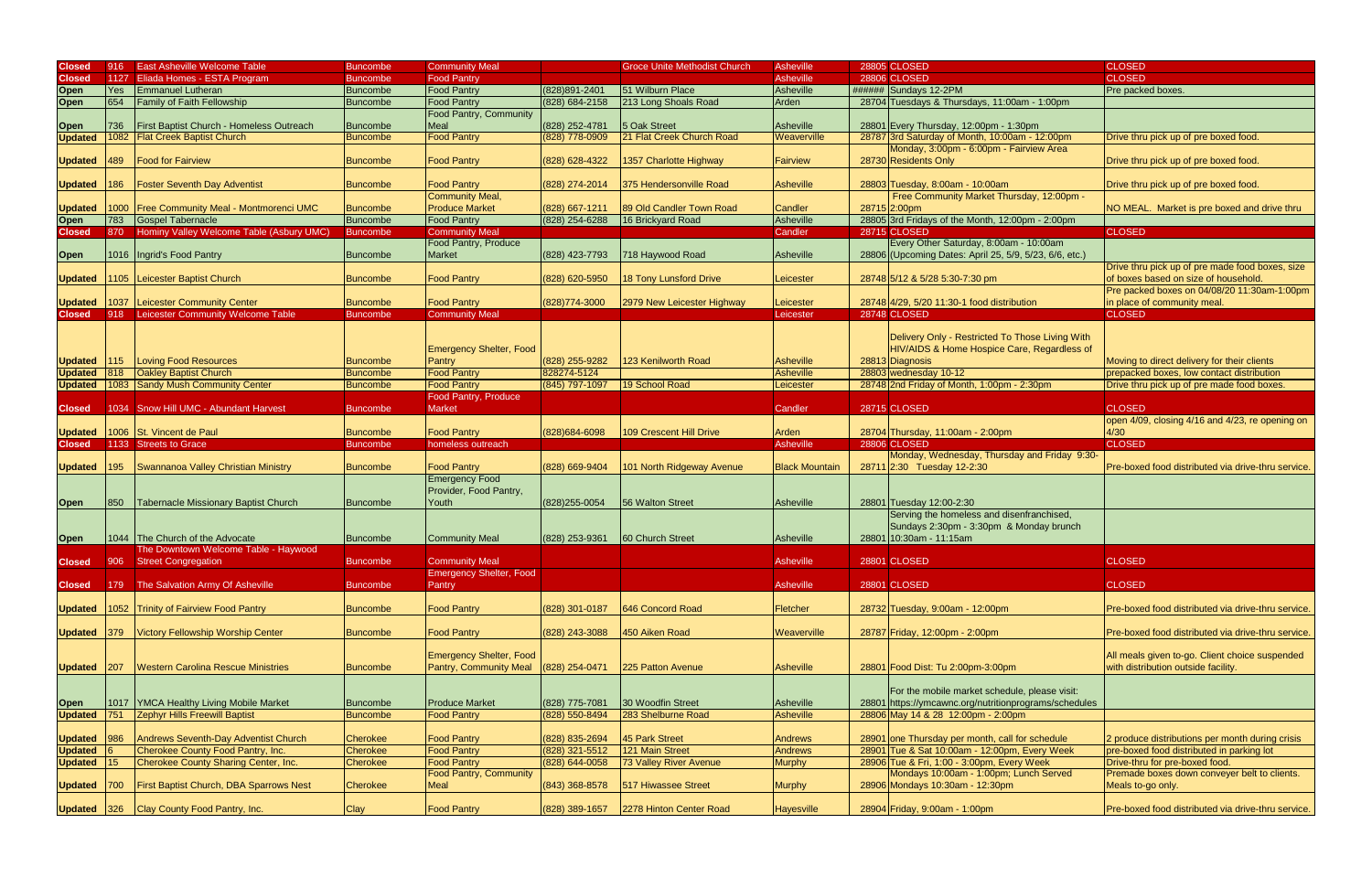| Updated 987    |      | Hayesville First Freewill Baptist Church                            | Clay      | <b>Food Pantry, Produce</b><br><b>Market</b>      | (828) 389-4777     | 259 Tusquittee Street              | <b>Hayesville</b>     | 28904 one Thursday per month, call for schedule                                                              | Drive-thru service with pre boxed food.<br>Distributing each Thursday for the next 3 weeks.                                                                                       |
|----------------|------|---------------------------------------------------------------------|-----------|---------------------------------------------------|--------------------|------------------------------------|-----------------------|--------------------------------------------------------------------------------------------------------------|-----------------------------------------------------------------------------------------------------------------------------------------------------------------------------------|
| <b>Updated</b> | 1011 | Matt's Ministry - Ledford's Chapel UMC                              | Clay      | <b>Food Pantry</b>                                | (828) 389-0356     | 123 W.J. Cabe Road                 | <b>Hayesville</b>     | 28907 Saturday, 10:00am - 12:00pm                                                                            | Pre-boxed food distributed via drive-thru service.                                                                                                                                |
| <b>Updated</b> |      | <b>Graham County Emergency Food Pantry</b>                          | Graham    | <b>Food Pantry</b>                                | (828) 479-8259     | 3734 Tallulah Road                 | Robbinsville          | 28771 Every Other Wednesday, 8:00am - 12:00pm                                                                | Only 4 people at a time in pantry                                                                                                                                                 |
|                |      |                                                                     |           | Food Pantry, Produce                              |                    |                                    |                       | 1st or 2nd Wednesday of Month, 11:30am -                                                                     |                                                                                                                                                                                   |
| <b>Updated</b> |      | 1032 Graham Fellowship Food Distribution                            | Graham    | <b>Market</b>                                     | (704) 915-2671     | 695 Tapoco Road                    | Robbinsville          | 28771 1:00pm (OR Until Food Runs Out).                                                                       | Pre-boxed food distributed via drive-thru service.                                                                                                                                |
| Updated 600    |      | Stecoah Valley Center                                               | Graham    | MANNA Express (ME),<br><b>After School snacks</b> | 828.735.4499       | 121 School House Road              | <b>Stecoah</b>        | Monthly ME as scheduled, but school and facility<br>28771 is closed.                                         | Drive-thru MANNA Express on 3rd Tuesdays at<br>10, and drive-thru food boxes Wednesdays at 11                                                                                     |
|                |      | Updated 1104 The Grace Place                                        | Graham    | <b>Food Pantry, Community</b><br>Meal             |                    | (828) 735-1215 300 Five Point Road | Robbinsville          | 28771 Wednesdays 5 - 7 pm                                                                                    | All meals now to-go and call ahead for pick up at<br>735.3182, meals on Mondays & Wednesdays<br>from 5-6and Saturdays from 1PM-3PM                                                |
|                |      |                                                                     |           |                                                   |                    |                                    |                       |                                                                                                              |                                                                                                                                                                                   |
| Updated 996    |      | <b>Beaverdam Community Development Club</b>                         | Haywood   | <b>Food Pantry</b>                                | $(717)$ 265-4685   | 1620 North Canton Road             | Canton                | 28716 1 Wednesday per Month (Typically 2nd Wed)                                                              | Pre-boxed food distributed via drive-thru service.                                                                                                                                |
|                |      |                                                                     |           |                                                   |                    |                                    |                       | Full Pantry, 2nd Wednesday, 9:00am - 11:00am<br>Must Live in Bethel Middle School District (Cruso,           |                                                                                                                                                                                   |
| Updated 840    |      | Bethel Rural Community Pantry                                       | Haywood   | <b>Food Pantry</b>                                | $(908) 642 - 5016$ | 664 Sonoma Road                    | Waynesville           | 28786 Lake Logan, Cecil, Center Pigeon & Bethel)                                                             | all food pre-boxed and distributed in parking lot                                                                                                                                 |
| Updated 298    |      | <b>Beulah Baptist Church</b>                                        | Haywood   | <b>Food Pantry</b>                                | (828) 648-6505     | 483 Sunset Circle                  | Canton                | 28716 Tuesday, 11:00am - 2:00pm                                                                              | All food pre-boxed and distributed via drive-thru                                                                                                                                 |
|                |      | <b>Crabtree United Methodist Church- Bountiful</b>                  |           |                                                   |                    |                                    |                       |                                                                                                              |                                                                                                                                                                                   |
| <b>Closed</b>  |      | 1147 Kitchen                                                        | Haywood   | <b>Community Meal</b>                             |                    |                                    | Cyde                  | <b>28721 CLOSED</b>                                                                                          | Closed for March, will reasses for April.                                                                                                                                         |
| Updated 760    |      | <b>Fines Creek Community Development</b><br>Association             | Haywood   | <b>Food Pantry</b>                                | (828) 627-1593     | 262 Gibson Brand Road              | <b>Clyde</b>          | 4th Wednesday of Month, 10:00am - 11:30am &<br>28721 As Needed                                               | Pre-boxed for drive-thru                                                                                                                                                          |
|                |      |                                                                     |           |                                                   |                    |                                    |                       | Public Pantry Every Saturday Morning 8-:00-                                                                  |                                                                                                                                                                                   |
|                |      | <b>Updated</b>   1129   First United Methodist Church - Waynesville | Haywood   | <b>Food Pantry</b>                                | (828) 508-6356     | 566 South Haywood Street           | Waynesville           | 28786 11:00am                                                                                                | All food pre-boxed for drive-thru pick up.                                                                                                                                        |
|                |      |                                                                     |           | <b>Food Pantry, Produce</b>                       |                    |                                    |                       |                                                                                                              | Pre-boxed food distributed in parking lot directly                                                                                                                                |
| <b>Updated</b> |      | <b>Grace Episcopal Church Food Pantry</b>                           | Haywood   | <b>Market</b>                                     | $(339)$ 203-2885   | 394 N Haywood Street               | Waynesville           | 28786 Mon - Fri, 10:00am - 11:00am                                                                           | into car                                                                                                                                                                          |
| Updated 93     |      | <b>Haywood Christian Ministry</b>                                   | Haywood   | <b>Food Pantry</b>                                | $(828)$ 456-4838   | 150 Branner Avenue                 | Waynesville           | 28786 Mon - Fri, 9:00am - 3:30pm As Needed                                                                   | Open M, W, F from 9 to 3, and T, Th from 12-6.<br>All food pre-boxed and distributed via drive-thru<br>directly into trunk.                                                       |
|                |      |                                                                     |           |                                                   |                    |                                    |                       |                                                                                                              | Monday meals from 5:00pm-6:00pm will be to-go                                                                                                                                     |
|                |      | <b>Updated</b>   1031   Maggie Valley United Methodist Church       | Haywood   | <b>Food Pantry, Community</b><br><b>Meal</b>      | (828) 926-8036     | 4192 Soco Road                     | <b>Maggie Valley</b>  | Food Dist: M 10:00am-12:00pm 5:00pm-6:00pm,<br>28751 W 10:00am-12:00pm, Meal: M 5:30pm-6:30pm                | only. Pantry open 10-12 Monday and<br>Wednesday.                                                                                                                                  |
|                |      |                                                                     |           |                                                   |                    |                                    |                       |                                                                                                              | All food pre- boxed and distributed outside                                                                                                                                       |
| Updated 836    |      | North Hominy Community Development Club                             | Haywood   | <b>Food Pantry</b>                                | $(828) 648 - 6082$ | 2670 Newfound Road                 | Canton                | 28716 3rd Thursday of Month, 9:00am - 11:00am                                                                | directly to car                                                                                                                                                                   |
|                |      |                                                                     |           |                                                   |                    |                                    |                       |                                                                                                              |                                                                                                                                                                                   |
|                |      |                                                                     |           |                                                   |                    |                                    |                       |                                                                                                              |                                                                                                                                                                                   |
|                |      |                                                                     |           |                                                   |                    |                                    |                       |                                                                                                              |                                                                                                                                                                                   |
|                |      | <b>Closed</b> 662 Pigeon Community Development Center               | Haywood   | <b>Food Pantry</b>                                |                    |                                    | Waynesville           | 28786 CLOSED                                                                                                 | <b>CLOSED</b>                                                                                                                                                                     |
| Updated 900    |      | <b>The Community Kitchen</b>                                        | Haywood   | <b>Food Pantry, Community</b><br>Meal             | (828) 648-0014     | 358 Champion Drive                 | Canton                | Food Dist: M 4:30pm-6:00pm, Tu 4:30pm-6:00pm,<br>Th 4:30pm-6:00pm, F4:30pm-6:00pm, S 4:30pm-<br>28716 6:00pm | All pantry food and meals pre-boxed and<br>distributed via drive-thru method. Food boxes<br>available every 7 days per household on<br>Monday, Tuesday, Thursday, or Friday 10-3. |
|                |      |                                                                     |           |                                                   |                    |                                    |                       |                                                                                                              | 9-1 Monday-Friday food box distribution and at                                                                                                                                    |
|                |      |                                                                     |           | <b>Food Pantry, Community</b>                     |                    |                                    |                       | Sunday, 11:30am - 1:00pm; Mon - Fri, 7:00am -                                                                | 11:30 bag lunches available (provided by                                                                                                                                          |
| Updated 362    |      | The Open Door                                                       | Haywood   | Meal                                              | (828) 734-3247     | 32 Commerce Street                 | Waynesville           | 28786 1:00pm; Food Boxes Mon - Fri, 8:30am - 1:00pm<br>Typical Distribution, 3rd Friday Of Month, 10:00am    | Mountain Projects).                                                                                                                                                               |
| <b>Open</b>    | 183  | The Salvation Army - Shelton Laurel                                 | Haywood   | <b>Food Pantry</b>                                | (828) 450-0888     | 35 Mountain Mission Road           | Clyde                 | 28721 - 12:00pm                                                                                              |                                                                                                                                                                                   |
|                | 184  | The Salvation Army - Waynesville                                    | Haywood   | <b>Food Pantry</b>                                | (828) 456-7111     | 290 Pigeon Street                  | Waynesville           | 28786 Mon, Wed & Fri, 10:00am - 2:00pm                                                                       | Monday, Wednesday, Friday 8:30-4, no changes<br>to distribution                                                                                                                   |
| <b>Updated</b> |      | Calvary Chapel of Asheville, Inc.                                   |           |                                                   |                    | 5516 Boylston Highway              |                       | 28759 Wednesday, 11:00am - 12:30pm                                                                           |                                                                                                                                                                                   |
| <b>Open</b>    | 409  |                                                                     | Henderson | <b>Food Pantry</b>                                | (828) 891-4137     |                                    | <b>Mills River</b>    |                                                                                                              |                                                                                                                                                                                   |
| Updated 884    |      | <b>Calvary Episcopal Food Pantry</b>                                | Henderson | <b>Food Pantry</b>                                | (828) 684-6266     | 2840 Hendersonville Road           | <b>Fletcher</b>       | 28732 Saturday, 8:30am - 11:00am                                                                             | Offering a drive-thru menu for food box pick up                                                                                                                                   |
| Updated 744    |      | Etowah UMC - Fishes & Loaves Food Pantry                            | Henderson | <b>Food Pantry</b>                                | (828) 891-4360     | 110 Brickyard Road                 | Etowah                | 28729 Saturday, 8:30am - 11:00am                                                                             | Curbside food box pick-up                                                                                                                                                         |
|                |      |                                                                     |           |                                                   |                    |                                    |                       | One Tuesday per Month 10:30am-12:30pm. Call                                                                  |                                                                                                                                                                                   |
| Open           | 885  | First Baptist Church - East Flat Rock                               | Henderson | <b>Food Pantry</b>                                | (828) 692-0765     | 2227 Spartanburg Highway           | <b>East Flat Rock</b> | 28726 church to confirm. Open Tuesday, April 21.                                                             | Curbside food box pick-up                                                                                                                                                         |
| <b>Closed</b>  | 290  | Hendersonville Seventh Day Adventist Church                         | Henderson | <b>Food Pantry</b>                                |                    |                                    | Hendersonville        | 28791 CLOSED                                                                                                 | <b>CLOSED</b>                                                                                                                                                                     |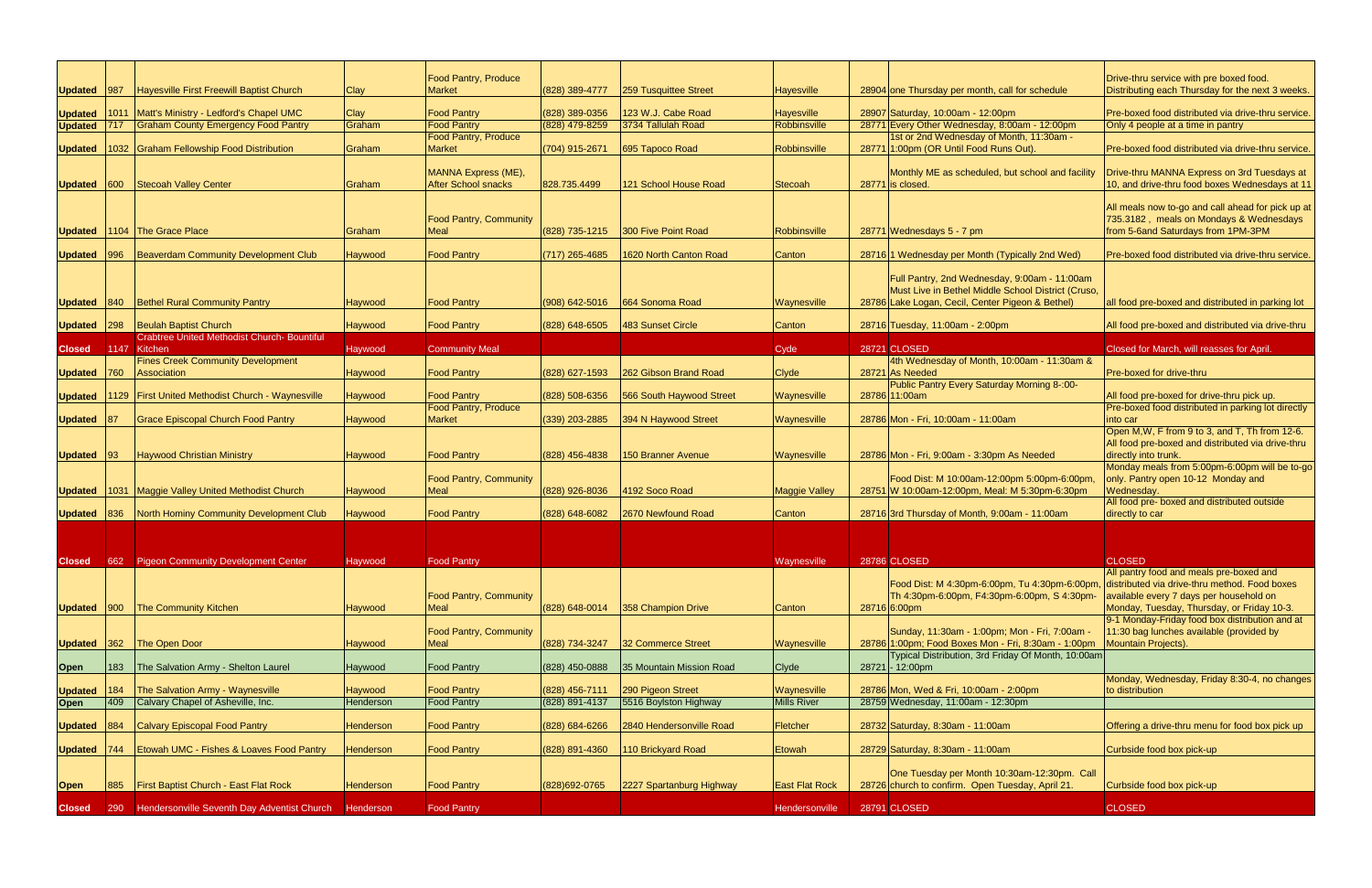|                     |               | Hendersonville Spanish Seventh Day Advent                      |                 |                                                      |                  |                                    |                       | Open 3rd Saturday of Each Month Starting at                                                 | Suspending client choice and offering pre-made                                                  |
|---------------------|---------------|----------------------------------------------------------------|-----------------|------------------------------------------------------|------------------|------------------------------------|-----------------------|---------------------------------------------------------------------------------------------|-------------------------------------------------------------------------------------------------|
| Updated 1145 Church |               |                                                                | Henderson       | <b>Food Pantry</b>                                   | (828) 785-2004   | 827 Fruitland Road                 | Hendersonville        | 2879212pm.                                                                                  | food boxes.                                                                                     |
| <b>Open</b>         | $\vert 747$   | Hickory Nut Gorge Outreach, Inc.                               | Henderson       | <b>Food Pantry</b>                                   | $(828)$ 625-4683 | 2556 Memorial Highway              | Lake Lure             | 28746 Mon, Thu & Fri, 10:00am - 3:00pm                                                      |                                                                                                 |
| <b>Updated</b>      | 106           | <b>Interfaith Assistance Ministry</b>                          | Henderson       | <b>Food Pantry</b>                                   | (828) 697-7029   | 310 Freeman Street                 | Hendersonville        | 28793 Mon - Fri, 12:00pm - 4:00pm                                                           | Assistance by appointment only. Premade boxes<br>delivered to car. Noon-4 p.m.                  |
| <b>Closed</b>       | 999           | Love's Kitchen                                                 | Henderson       | <b>Community Meal</b>                                |                  |                                    | Hendersonville        | 28739 CLOSED                                                                                | <b>CLOSED</b>                                                                                   |
|                     |               |                                                                |                 |                                                      |                  |                                    |                       | Monday, 11:00am - 4:00pm; Tuesday, 8:00am -                                                 |                                                                                                 |
| <b>Open</b>         | <b>453</b>    | New Beginning Baptist Church                                   | Henderson       | <b>Food Pantry</b><br><b>Emergency Shelter, Food</b> | (828) 606-8471   | 29 Marlowe Drive                   | <b>Mills River</b>    | 28759 11:00am & As Needed (By Phone)                                                        |                                                                                                 |
| <b>Updated</b>      |               | 1146 Only Hope WNC                                             | Henderson       | Pantry                                               | (828) 693-5499   | 416 Allen Road                     | <b>East Flat Rock</b> | 28726 Currently by appointment only.                                                        | <b>Emergencies Only</b>                                                                         |
|                     |               | Updated 893 Pan de Vida                                        | Henderson       | <b>Food Pantry</b>                                   | (828) 329-8260   | 3580 Brevard Road                  | Hendersonville        | Sunday, 6:30pm - 7:30pm; Friday, 7:00pm -<br>28739 9:00pm; & As Needed                      | Drive-thru option. Closed Friday, March 20.                                                     |
|                     |               |                                                                |                 |                                                      |                  |                                    |                       |                                                                                             | Suspending client choice and offering pre-made                                                  |
|                     |               | Updated   1101   St. Paul's Episcopal Church Food Program      | Henderson       | <b>Food Pantry</b>                                   | (828) 606-6389   | 3685 Chimney Rock Road             | Hendersonville        | 28792 Thursdays, 2:30-5:30pm                                                                | food boxes delivered to cars.<br>Continuing to carry pre-boxed food out to                      |
| <b>Updated</b>      | 181           | The Salvation Army - Hendersonville                            | Henderson       | <b>Food Pantry</b>                                   | (828) 693-4181   | 239 3Rd Avenue E                   | Hendersonville        | 28792 Mon - Fri, 9:00am - 12:00pm                                                           | vehicles.                                                                                       |
| Updated 480         |               | The Storehouse                                                 | Henderson       | <b>Food Pantry</b>                                   | (828) 692-8300   | 1049 Spartanburg Highway           | Hendersonville        | 28739 Wed - Fri, 9:00am - 2:00pm                                                            | Pre-made boxes delivered curbside                                                               |
|                     |               |                                                                |                 |                                                      |                  |                                    |                       |                                                                                             | Food Boxes may be picked up Tuesdays and                                                        |
|                     |               | Updated   1138   Cullowhee Valley Baptist Church               | Jackson         | <b>Food Pantry</b>                                   | (828) 506-1205   | 36 Tilley Creek Road               | <b>Cullowhee</b>      | 28723 Wednesdays 6:00-8:00pm                                                                | Fridays from 4:00-6:00<br>All food is boxed and brought to client vehicles in                   |
| Updated 869         |               | <b>Fishes &amp; Loaves Food Pantry</b>                         | <b>Jackson</b>  | <b>Food Pantry</b>                                   | (404) 229-6713   | 549 Frank Allen Road               | <b>Cashiers</b>       | 28717 Food Dist: M 4:30pm-6:30pm, Th 4:30pm-6:30pm                                          | parking lot.                                                                                    |
|                     |               | Updated   1128   Ochre Hill Baptist Church - The Lord's Closet | <b>Jackson</b>  | <b>Food Pantry</b>                                   | (828) 507-5399   | 14 Norman Drive                    | Sylva                 | 28779 Fourth Wednesday Of The Month 4:00pm-7:00pm distributed outside into client cars.     | All food and meals will be pre-boxed and                                                        |
|                     |               |                                                                |                 |                                                      |                  |                                    |                       |                                                                                             | All meals and food boxes pre-boxed and                                                          |
|                     |               |                                                                |                 |                                                      |                  |                                    |                       |                                                                                             | distributed outside directly to client cars 11-5:30.                                            |
|                     |               |                                                                |                 | <b>Food Pantry, Community</b>                        |                  |                                    |                       | Mon, Tue, Thu & Fri, Pantry 11:00am - 6:00pm,                                               | Due to high demand, clients may access food                                                     |
|                     |               | Updated 576 The Community Table                                | Jackson         | Meal                                                 | (828) 586-6782   | 23 Central Street                  | Sylva                 | 28779 Meals 4:00pm - 6:00pm                                                                 | boxes once every 14 days.                                                                       |
|                     |               |                                                                |                 |                                                      |                  |                                    |                       | Mon, Thu & Fri, 10:00am - 3:00pm; Tue, 12:30pm                                              |                                                                                                 |
| <b>Updated</b>      | 204           | United Christian Ministries of Jackson County                  | Jackson         | <b>Food Pantry</b>                                   | (828) 586-8228   | 191 Skyland Drive                  | Sylva                 | 28779 5:00pm; Wed, 10:00am - 12:30pm                                                        | All food pre boxed and dsitributed outside.                                                     |
| <b>Updated</b>      | 861           | <b>Whittier United Methodist Church (Grace</b><br>House)       | <b>Jackson</b>  | <b>Food Pantry</b>                                   | (828) 269-8858   | 35 Main Street                     | Whittier              | Saturdays (Except 5th Saturday), 8:30am -<br>28789 10:30am                                  | Pre packed boxes set on porch for pick-up.                                                      |
|                     |               |                                                                |                 |                                                      |                  |                                    |                       | Mon - Fri, 10:00am - 2:00pm & Available Other                                               | All food pre-boxed and distributed outside at bay                                               |
| <b>Updated</b>      | 98            | <b>Highlands Emergency Council</b>                             | Macon           | <b>Food Pantry</b>                                   | (828) 526-4357   | 71 Poplar Street                   | <b>Highlands</b>      | 28741 Times For Emergencies                                                                 | door                                                                                            |
|                     |               |                                                                |                 |                                                      |                  |                                    |                       | Monday, 3:30pm - 5:30pm (Spanish Translator<br>Available During Pantry Hours); For Spanish, | Pre-boxed food distributed via drive-thru. Food<br>now available every other Monday beginning   |
| Updated 733         |               | International Friendship Center - La Bodega                    | Macon           | <b>Food Pantry</b>                                   | (828) 421-1789   | 214 South Third Street             | <b>Highlands</b>      | 28741 contact Faviola Olvera at 828-526-0890                                                | 3.16.20                                                                                         |
|                     |               |                                                                |                 |                                                      |                  |                                    |                       |                                                                                             | All food and meals pre-boxed and distributed via                                                |
|                     | $ 47\rangle$  | <b>Macon County Care Network</b>                               | Macon           | <b>Food Pantry, Community</b><br>Meal                |                  | (828) 369-2642  130 Bidwell Street | Franklin              | 28734 Mon - Fri, 10:00am - 1:00pm                                                           | drive-thru Tuesday, Wednesday, and Friday 10-                                                   |
| <b>Updated</b>      |               |                                                                |                 | <b>Food Pantry, Produce</b>                          |                  |                                    |                       |                                                                                             |                                                                                                 |
| <b>Closed</b>       |               | 1070 Snow Hill UMC Macon County Food Pantry                    | vlacon          | <b>Market</b>                                        |                  |                                    | Franklin              | <b>28734 CLOSED</b>                                                                         | By appointment Only 828.349.9240                                                                |
| <b>Closed</b>       |               | 740 St. Francis of Assisi Catholic Church                      | Macon           | <b>Food Pantry</b>                                   |                  |                                    | Franklin              | 28734 CLOSED                                                                                | <b>CLOSED</b>                                                                                   |
|                     |               | <b>Updated</b> 375 Trinity Assembly of God                     | Macon           | <b>Food Pantry</b>                                   | (828) 524-2196   | 6971 Georgia Road                  | Franklin              | 28734 Open March 24<br>Monday, Wednesday, Friday 12:00-4:00pm,                              | All food pre-boxed for drive-thru distribution<br>Client choice suspended, pre boxed food only, |
| <b>Updated</b>      | 44            | Beacon of Hope Services                                        | Madison         | <b>Food Pantry</b>                                   | (828) 649-3470   | 120 Calvary Drive                  | <b>Marshall</b>       | 28753 MANNA Express, 1st Friday 12:00-2:00pm                                                | car-side service available.                                                                     |
| <b>Open</b>         |               | 1143 Little Ivy Food Pantry                                    | Madison         | <b>Food Pantry</b>                                   | (828) 777-4243   | 1053 Crossroads Parkway            | <b>Mars Hill</b>      | 28754 1st Saturday of the Month 9:00am-3:00pm                                               |                                                                                                 |
|                     |               |                                                                |                 |                                                      |                  |                                    |                       |                                                                                             | Client choice suspended, pick up of pre packed                                                  |
| <b>Updated</b>      |               | 1098 Mars Hill Baptist - Spring Creek Nutrition                | <b>Madison</b>  | <b>Food Pantry</b>                                   | (828) 689-2911   | 13075 Nc Highway 209               | <b>Hot Springs</b>    | 28743 2nd & 4th Friday of the Month, 1:00 - 2:30pm                                          | boxes.                                                                                          |
| <b>Open</b>         | 149           | Neighbors in Need, Inc.                                        | Madison         | <b>Food Pantry</b>                                   | (828) 649-3622   | 165 South Main Street              | <b>Marshall</b>       | 28753 Tuesday, 1:00pm - 3:00pm                                                              |                                                                                                 |
| <b>Open</b>         | $ 182\rangle$ | The Salvation Army - Hot Springs                               | Madison         | <b>Food Pantry</b>                                   | (828) 622-3355   | 3421 Us 25-70 Highway              | <b>Hot Springs</b>    | 28743 2nd Wednesday of Month, 9:00am - 12:00pm                                              | Open as usual. Call for emergencies.                                                            |
|                     |               | Updated 1137 Centro Unido Latino Americano                     | <b>McDowell</b> | <b>Food Pantry</b>                                   | (828) 652-0727   | 79 Academy Street                  | <b>Marion</b>         | 28752 3rd Thursday of the Month, 9:00am-5:00pm                                              | Client choice suspended, pick up of pre packed<br>boxes.                                        |
|                     |               |                                                                |                 | <b>Food Pantry, Community</b>                        |                  |                                    |                       |                                                                                             |                                                                                                 |
| <b>Closed</b>       | 886           | <b>Clinchfield United Methodist Church</b>                     | <b>McDowell</b> | Meal                                                 | (828) 559-2643   | 151 Ridge Road                     | <b>Marion</b>         | <b>28752 CLOSED</b>                                                                         | <b>Closed</b>                                                                                   |
| <b>Updated</b>      | 887           | <b>Dysartsville Christian Ministries</b>                       | <b>McDowell</b> | <b>Food Pantry</b>                                   | (828) 448-9054   | 174 Trinity Church Loop            | Nebo                  | 28761 Food Dist: Th 3:30pm-5:00pm                                                           | Premade boxes delivered to car.                                                                 |
|                     |               |                                                                |                 |                                                      |                  |                                    |                       |                                                                                             | TEFAP box drive-thru Thursdays 3:30-5:00pm at                                                   |
| <b>Updated</b>      |               | 1130 Foothills Food Hub/McDowell LFAC                          | <b>McDowell</b> | <b>Food Pantry</b>                                   | (919) 740-9898   | 252 Barnes Road                    | <b>Marion</b>         | 28752 Provides Emergency Food<br>Food Distribution May 2, 9:00am-12:00pm. Still             | <b>Dysartsville</b><br>Client choice suspended, pick up of pre packed                           |
|                     |               | Updated 1096 Living Waters Tabernacle                          | <b>McDowell</b> | <b>Food Pantry</b>                                   | $(828)$ 668-6139 | 344 Moffit Hill Church Road        | <b>Old Fort</b>       | 28762 open for emergency needs upon contact.                                                | boxes.                                                                                          |
|                     |               |                                                                |                 | <b>Emergency Shelter, Food</b>                       |                  |                                    |                       | Distribution from 1:00-2:00pm on Saturdays and                                              |                                                                                                 |
| Updated 343         |               | <b>McDowell Mission Ministries</b>                             | <b>McDowell</b> | Pantry                                               | (828) 659-3981   | 804 State Street                   | <b>Marion</b>         | 28752 Sundays. Please call ahead to confirm.                                                | Pre-boxed food distributed via drive-thru service.                                              |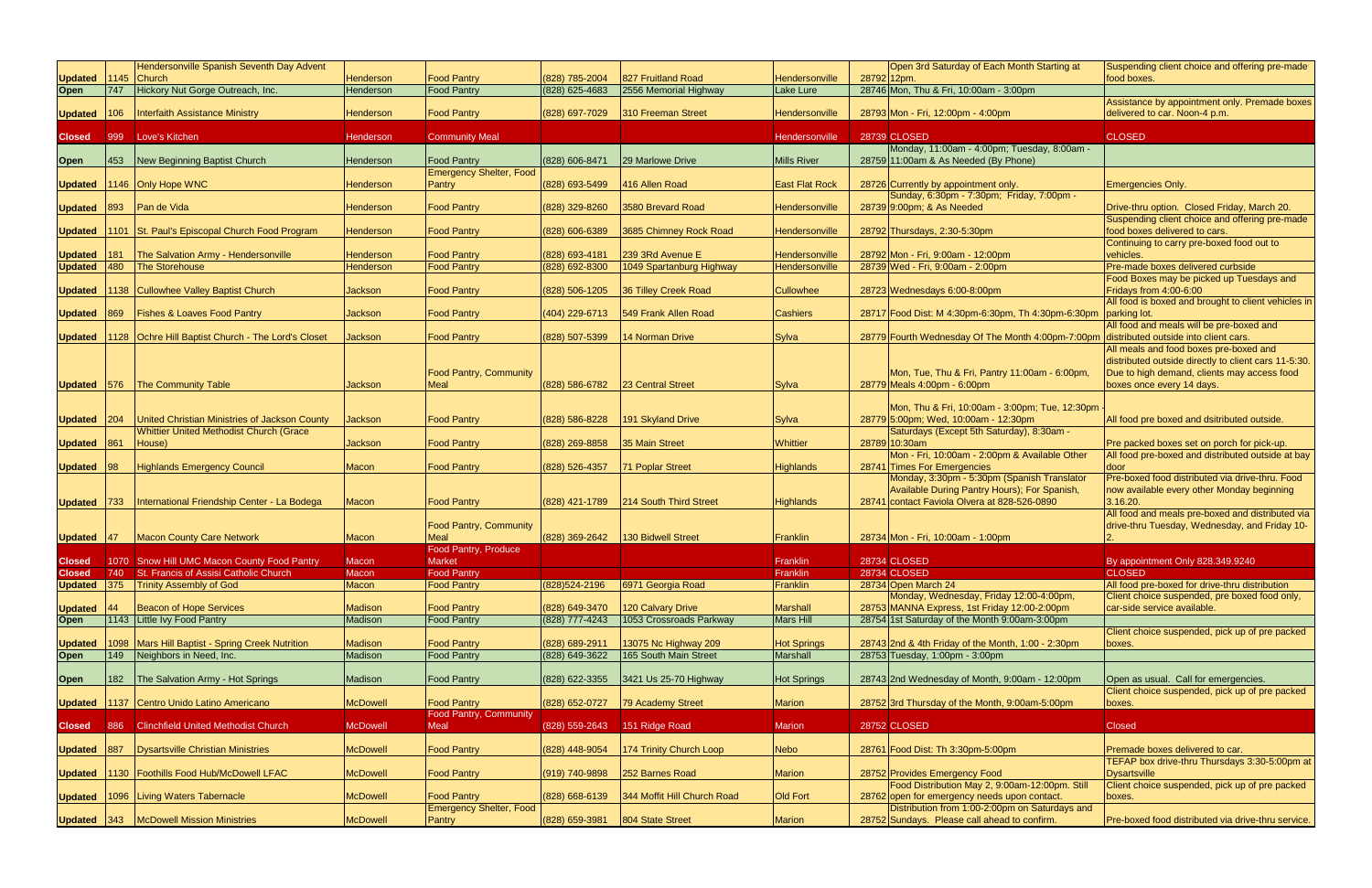| <b>Updated</b> | 979           | St. John's Food Pantry                                          | <b>McDowell</b>                 | <b>Food Pantry</b>                       | (828) 652-4144                   | 339 South Main Street                               | <b>Marion</b>             | 28752 Friday, 4:00pm - 6:00pm                                                                                                                | Pre-boxed food distributed via drive-thru service.                                            |
|----------------|---------------|-----------------------------------------------------------------|---------------------------------|------------------------------------------|----------------------------------|-----------------------------------------------------|---------------------------|----------------------------------------------------------------------------------------------------------------------------------------------|-----------------------------------------------------------------------------------------------|
| <b>Updated</b> |               | 1030 Ave Maria Ministries                                       | <b>Mitchell</b>                 | <b>Food Pantry</b>                       | (828) 765-2224                   | 695 Summit Avenue                                   | Spruce Pine               | 28777 Wednesday, 1:00pm - 4:00pm                                                                                                             | Pre-boxed food. Clients take sign up for a<br>number and wait in their car for food delivery. |
|                |               |                                                                 |                                 |                                          |                                  |                                                     |                           |                                                                                                                                              |                                                                                               |
| <b>Updated</b> | $ 817\rangle$ | <b>Bakersville Baptist Church</b>                               | <b>Mitchell</b>                 | <b>Food Pantry</b>                       | (828) 688-4817                   | 119 North Mitchell Avenue                           | <b>Bakersville</b>        | 28705 1 - 2 Distributions per Month. Call for Information.<br>Every other Saturday 11:30am-2:00pm. Call 828-                                 | Pre-boxed food distributed via drive-thru service.                                            |
| <b>Updated</b> |               | 1094 Cry of a Child Missions INTL, Inc.                         | <b>Mitchell</b>                 | <b>Food Pantry</b>                       | (828) 688-5481                   | 102 Recc Drive                                      | <b>Bakersville</b>        | 28705 688-5481 for pick up time.                                                                                                             | Offering pre-made boxes delivered to vehicles.<br>Call for emergencies.                       |
| <b>Open</b>    | 737           | Grassy Creek Baptist Church - Box of Blessings   Mitchell       |                                 | <b>Food Pantry</b>                       | (828) 765-4620                   | 793 Old Nc 226 Highway                              | Spruce Pine               | As Needed. Church Hours are Mon - Fri: 9:00am<br>287773:00pm                                                                                 |                                                                                               |
|                |               |                                                                 |                                 |                                          |                                  |                                                     |                           |                                                                                                                                              |                                                                                               |
| Updated 187    |               | Mitchell County Shepherd's Staff Food Pantry                    | <b>Mitchell</b>                 | <b>Food Pantry</b>                       | (828) 765-5385                   | 6565 Highway 226 S                                  | Spruce Pine               | Food Dist: M 9:00am-3:00pm, Tu 9:00am-3:00pm, One client allowed in building at a time. Offering<br>28777 Thu 9:00am-3:00pm, F 9:00am-1:00pm | carside assistance if needed.                                                                 |
|                |               |                                                                 |                                 |                                          |                                  |                                                     |                           | Community Meal every other Saturday 4:00pm-                                                                                                  |                                                                                               |
|                |               | Updated   1135 Neighbors Feeding Neighbors                      | <b>Mitchell</b>                 | <b>Community Meal</b>                    | (828) 385-3975                   | 1353 Roan Road                                      | Spruce Pine               | 6:00pm. Mondays & Tuesdays from 4:00-6:00pm.<br>28777 Call for appointment.                                                                  | Curbside food pick up + delivery options                                                      |
|                |               |                                                                 |                                 |                                          |                                  |                                                     |                           |                                                                                                                                              |                                                                                               |
| Updated 683    |               | M-Y UMC Food Pantry                                             | Mitchell / Yancey   Food Pantry |                                          | $(828)$ 385-1131                 | 296 Griffith Road                                   | <b>Green Mountain</b>     | 28740 2nd & 4th Saturday of Month, 10:00am - 11:30am Pre-packed food boxes                                                                   |                                                                                               |
|                |               | Church of the Transfiguration - Saluda Pop-Up                   |                                 |                                          |                                  |                                                     |                           |                                                                                                                                              |                                                                                               |
| Updated 1139   |               | Pantry                                                          | Polk                            | <b>Food Pantry</b>                       | (828) 845-5326                   | 54 Carolina Street                                  | Saluda                    | 28773 Tuesdays 4:00-6:00pm, beginning in May<br>Deliveries to Homebound, Sunday-Friday; Pop-Up                                               | Pre-packed food boxes                                                                         |
| <b>Open</b>    | 1029          | Share Thy Bread Ministry - Tryon SDA Church                     | Polk                            | <b>Food Pantry</b>                       | (828) 817-0251                   | 2820 Lynn Road                                      | Tryon                     | 28782 Market, Tue, Wed, Thu & Some Saturdays                                                                                                 |                                                                                               |
| Open           | 1090          | The Salvation Army - Polk County                                | Polk                            | <b>Food Pantry</b>                       | (828) 693-4181                   | 2382 Coxe Road                                      | Tryon                     | 28782 Wednesday, 9:00am - 12:00pm                                                                                                            |                                                                                               |
|                |               |                                                                 | Polk                            |                                          |                                  |                                                     |                           |                                                                                                                                              | Suspend client choice to drive-thru pick up of pre-                                           |
| <b>Updated</b> | 221           | <b>Thermal Belt Outreach Ministry</b>                           |                                 | <b>Food Pantry</b>                       | (828) 894-2988                   | 134 White Drive                                     | <b>Columbus</b>           | 28722 Mon - Thu, 8:00am-4:00pm                                                                                                               | made boxes. Closing Fridays.<br>All food pre-boxed and distributed outside, call to           |
| <b>Updated</b> |               | 1142   Impact Church of North Carolina                          | Swain                           | <b>Food Pantry</b>                       | (828) 348-9552                   | 95 Slope Street Suite G & H                         | <b>Bryson City</b>        | 28713 Saturdays 10am-12pm                                                                                                                    | request food 828.348.9552                                                                     |
|                |               |                                                                 |                                 |                                          |                                  |                                                     | <b>Cherokee</b>           |                                                                                                                                              | BY APPTOINTMENT ONLY CALL or TEXT<br>828.788.6455                                             |
|                |               | Updated 316 Living Waters Food Pantry                           | Swain                           | <b>Food Pantry</b>                       |                                  |                                                     |                           | 28719 BY APPT. ONLY CALL or TEXT 828.788.6455                                                                                                |                                                                                               |
|                |               |                                                                 |                                 |                                          |                                  |                                                     |                           |                                                                                                                                              |                                                                                               |
| <b>Closed</b>  |               | 989 Swain County Family Resource Center                         | Swain                           | <b>Food Pantry</b>                       |                                  |                                                     | <b>Bryson City</b>        | 28713 CLOSED                                                                                                                                 | <b>CLOSED</b>                                                                                 |
|                |               | <b>Updated</b> 1077 The Giving Spoon                            | Swain                           | <b>Emergency Food, Food</b><br>Pantry    | (828) 216-6917                   | 311 Everett Street                                  | <b>Bryson City</b>        | 28713 Meal: Th 4:00pm-6:00pm                                                                                                                 | All meals pre-boxed and distributed outside.                                                  |
|                |               |                                                                 |                                 |                                          |                                  |                                                     |                           |                                                                                                                                              |                                                                                               |
|                |               |                                                                 |                                 |                                          |                                  |                                                     |                           | 3rd or 4th Thursday of Month, 4:00 - 6:00pm (Call   All food pre-boxed and distributed outside, call in                                      |                                                                                               |
| <b>Updated</b> |               | 1041 Victory Baptist Church                                     | Swain                           | <b>Food Pantry</b>                       | (407) 928-7194                   | 1275 Fontana Road                                   | <b>Bryson City</b>        | 28713 for Schedule)<br>Food Dist: Tu 1:30pm-5:30pm, Th 1:30pm-                                                                               | case of emergency 488.6717 or 407.928.7194                                                    |
| <b>Open</b>    |               | <b>Anchor Baptist Church</b>                                    | Transylvania                    | <b>Food Pantry</b>                       | (828) 884-7610                   | 3232 Hendersonville Highway                         | <b>Pisgah Forest</b>      | 28768 5:30pm, F 1:30pm-5:30pm, S 9:00am-1:00pm                                                                                               |                                                                                               |
| <b>Open</b>    | 1095          | <b>Bethel A Baptist Church</b>                                  | Transylvania                    | <b>Food Pantry</b>                       | (828) 883-2035                   |                                                     |                           |                                                                                                                                              |                                                                                               |
|                |               |                                                                 |                                 |                                          |                                  | 290 Oakdale Street                                  | <b>Brevard</b>            | 28712 Mon-Thur, 10:00am - 1:00pm                                                                                                             |                                                                                               |
|                |               |                                                                 |                                 |                                          |                                  |                                                     |                           | Meals: Mon - Fri, 12:00pm - 2:00pm & Sun,                                                                                                    |                                                                                               |
|                |               |                                                                 |                                 | Food Pantry, Community                   |                                  |                                                     |                           | 6:00pm - 7:00pm; Pantry Boxes, 1st Friday of                                                                                                 |                                                                                               |
| Open           | 429           | Bread of Life, Inc.                                             | Transylvania                    | Meal                                     | (828) 877-3577                   | 238 South Caldwell Street                           | Brevard                   | 28712 Month, 12:00pm - 2:00pm                                                                                                                |                                                                                               |
|                |               | Community Baptist Church                                        | Transylvania                    | <b>Food Pantry</b>                       | (828) 577-9886                   | 200 Buena Vista Drive                               | <b>Brevard</b>            | 28712 Every Thursday, 5:30pm - 6:30pm                                                                                                        | Drive-thru for pre-boxed food. TEFAP is pre-<br>bagged.                                       |
| Updated 242    |               |                                                                 |                                 |                                          |                                  |                                                     |                           | Every Sunday, 12:30pm-1:30pm & 1st Saturday of                                                                                               |                                                                                               |
| <b>Open</b>    | 689           | <b>Crossroads Baptist Chruch</b>                                | Transylvania                    | <b>Food Pantry</b>                       | (828) 862-8138                   | 320 Whitmire Street                                 | Brevard                   | 28712 Month, 10:00am - 12:00pm                                                                                                               |                                                                                               |
|                |               | God's Way Fellowship                                            | Transylvania                    | <b>Food Pantry</b>                       | (828) 884-6371                   | 525 Tanasee Gap Road                                | <b>Balsam Grove</b>       | Saturday, 10:00am - 12:00pm & Also on<br>28708 Emergency                                                                                     | Drive-thru for pre-boxed food. Expanded hours<br>as needed, call in case of emergency.        |
| Updated 711    |               |                                                                 |                                 |                                          |                                  |                                                     |                           |                                                                                                                                              |                                                                                               |
|                |               |                                                                 |                                 |                                          |                                  |                                                     |                           |                                                                                                                                              | Starting March 21st, Client choice suspended.                                                 |
| <b>Updated</b> |               | 1040 North Toxaway Baptist Church                               | Transylvania                    | <b>Food Pantry</b>                       | (828) 702-9230                   | 51 Slick Fisher Rd.                                 | <b>Lake Toxaway</b>       | 28747 Every other Saturday, 10:00am - 12:00pm                                                                                                | Drive thru pick up of premade boxes                                                           |
| Open           | 752           | Samuel's Haven Food Pantry<br>1134 The Salvation Army - Brevard | Transylvania<br>Transylvania    | <b>Food Pantry</b><br><b>Food Pantry</b> | (828) 553-9677<br>(828) 862-6518 | 187 West Jordan Street<br>126 North Caldwell Street | <b>Brevard</b><br>Brevard | 28712 Available For Emergencies<br>28712 Monday-Friday 9:00am-3:00pm                                                                         |                                                                                               |
| <b>Open</b>    |               |                                                                 |                                 |                                          |                                  |                                                     |                           |                                                                                                                                              | Only volunteers and staff allowed in building.                                                |
|                |               |                                                                 |                                 |                                          |                                  |                                                     |                           |                                                                                                                                              | Call for an appointment and have a healthy                                                    |
|                |               |                                                                 |                                 |                                          |                                  |                                                     |                           |                                                                                                                                              | person drive around the side of the building to                                               |
|                |               |                                                                 |                                 |                                          |                                  |                                                     |                           | Mon, Wed, Thu & Fri, 9:00am - 4:00pm; Tue,                                                                                                   | pick up pre-packed box of food. Still available for                                           |
| Updated 200    |               | <b>Transylvania Christian Ministries</b>                        | Transylvania                    | <b>Food Pantry</b>                       | (828) 884-2866                   | 164 Duckworth Avenue                                | Brevard                   | 11:00am - 4:00pm, Closed For Lunch, 12:00pm<br>28712 1:00pm                                                                                  | bill-pay assistance. Suspending assistance with<br>household goods.                           |
| Updated 1132   |               | <b>Charity House Mission</b>                                    | Yancey                          | <b>Food Pantry</b>                       | (828)450-9908                    | 502 East Main Street                                | <b>Burnsville</b>         | 28714 M-F 10am-3pm, Sat 10am-2pm                                                                                                             |                                                                                               |
|                |               | Updated 1066 Feed My Sheep                                      | Yancey                          | <b>Food Pantry</b>                       | (828) 467-9640                   | 587 Micaville Loop                                  | Burnsville                | <b>Distributions Friday and Home Food Box Delivery</b><br>28714 to Clients                                                                   | By appointment only. Pre-packed boxes.                                                        |